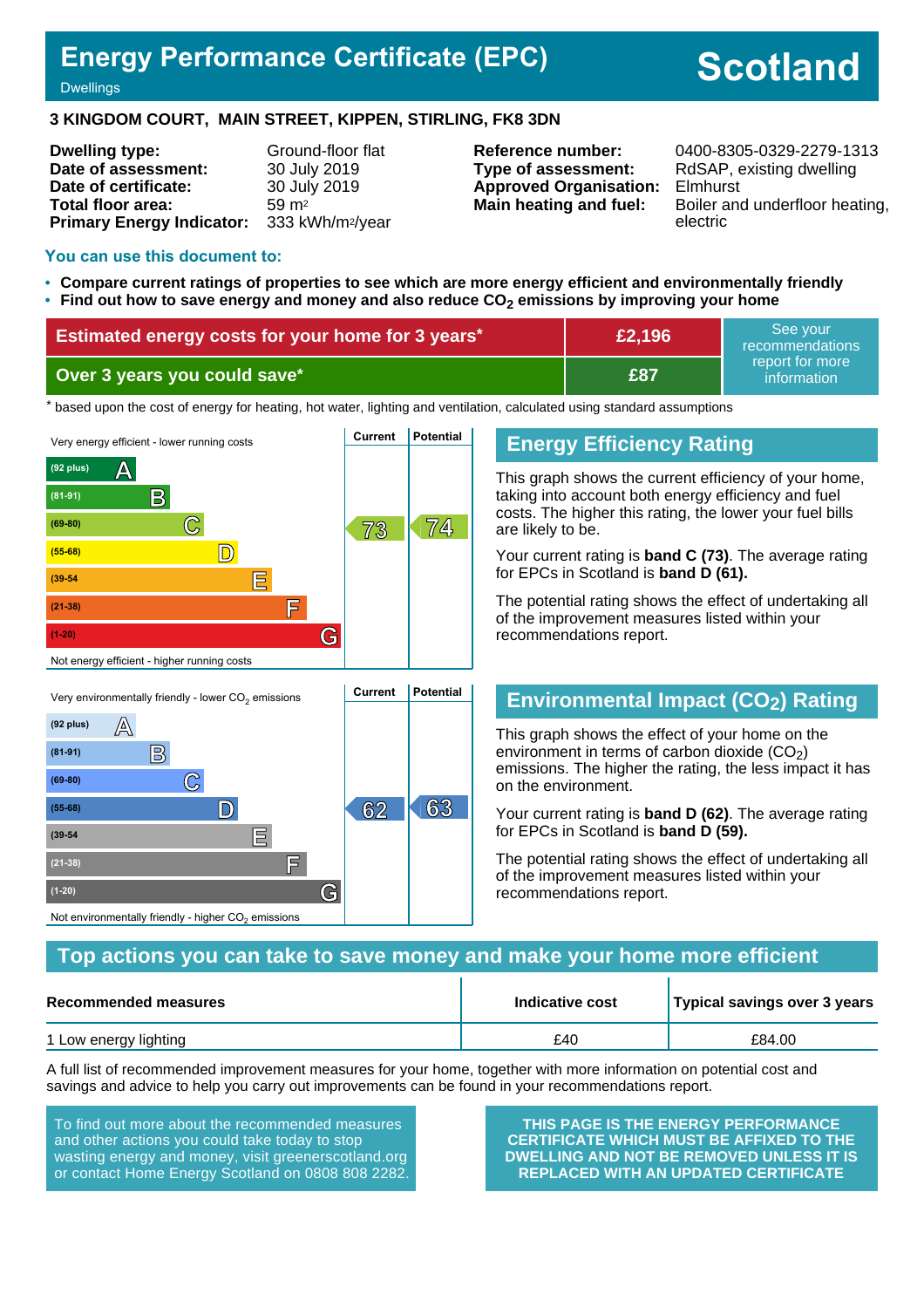## 3 KINGDOM COURT, MAIN STREET, KIPPEN, STIRLING, FK8 3DN 30 July 2019 RRN: 0400-8305-0329-2279-1313

# **Summary of the energy performance related features of this home**

This table sets out the results of the survey which lists the current energy-related features of this home. Each element is assessed by the national calculation methodology; 1 star = very poor (least efficient), 2 stars = poor, 3 stars = average, 4 stars = good and 5 stars = very good (most efficient). The assessment does not take into consideration the condition of an element and how well it is working. 'Assumed' means that the insulation could not be inspected and an assumption has been made in the methodology, based on age and type of construction.

| <b>Element</b>        | <b>Description</b>                                       | <b>Energy Efficiency</b> | Environmental |
|-----------------------|----------------------------------------------------------|--------------------------|---------------|
| Walls                 | Sandstone or limestone, as built, insulated<br>(assumed) | *****                    | *****         |
| Roof                  | (another dwelling above)                                 |                          |               |
| Floor                 | Suspended, insulated (assumed)                           |                          |               |
| Windows               | Fully double glazed                                      | ★★★★☆                    | ★★★★☆         |
| Main heating          | Boiler and underfloor heating, electric                  | ★★☆☆☆                    | ★★☆☆☆         |
| Main heating controls | Time and temperature zone control                        | *****                    | *****         |
| Secondary heating     | None                                                     |                          |               |
| Hot water             | From main system                                         | ★★☆☆☆                    | ★★☆☆☆         |
| Lighting              | Low energy lighting in 20% of fixed outlets              | ★★☆☆☆                    | ★★☆☆☆         |

# **The energy efficiency rating of your home**

Your Energy Efficiency Rating is calculated using the standard UK methodology, RdSAP. This calculates energy used for heating, hot water, lighting and ventilation and then applies fuel costs to that energy use to give an overall rating for your home. The rating is given on a scale of 1 to 100. Other than the cost of fuel for electrical appliances and for cooking, a building with a rating of 100 would cost almost nothing to run.

As we all use our homes in different ways, the energy rating is calculated using standard occupancy assumptions which may be different from the way you use it. The rating also uses national weather information to allow comparison between buildings in different parts of Scotland. However, to make information more relevant to your home, local weather data is used to calculate your energy use,  $CO<sub>2</sub>$  emissions, running costs and the savings possible from making improvements.

#### **The impact of your home on the environment**

One of the biggest contributors to global warming is carbon dioxide. The energy we use for heating, lighting and power in our homes produces over a quarter of the UK's carbon dioxide emissions. Different fuels produce different amounts of carbon dioxide for every kilowatt hour (kWh) of energy used. The Environmental Impact Rating of your home is calculated by applying these 'carbon factors' for the fuels you use to your overall energy use.

The calculated emissions for your home are 56 kg  $CO<sub>2</sub>/m<sup>2</sup>/yr$ .

The average Scottish household produces about 6 tonnes of carbon dioxide every year. Based on this assessment, heating and lighting this home currently produces approximately 3.3 tonnes of carbon dioxide every year. You could reduce emissions by switching to renewable energy sources.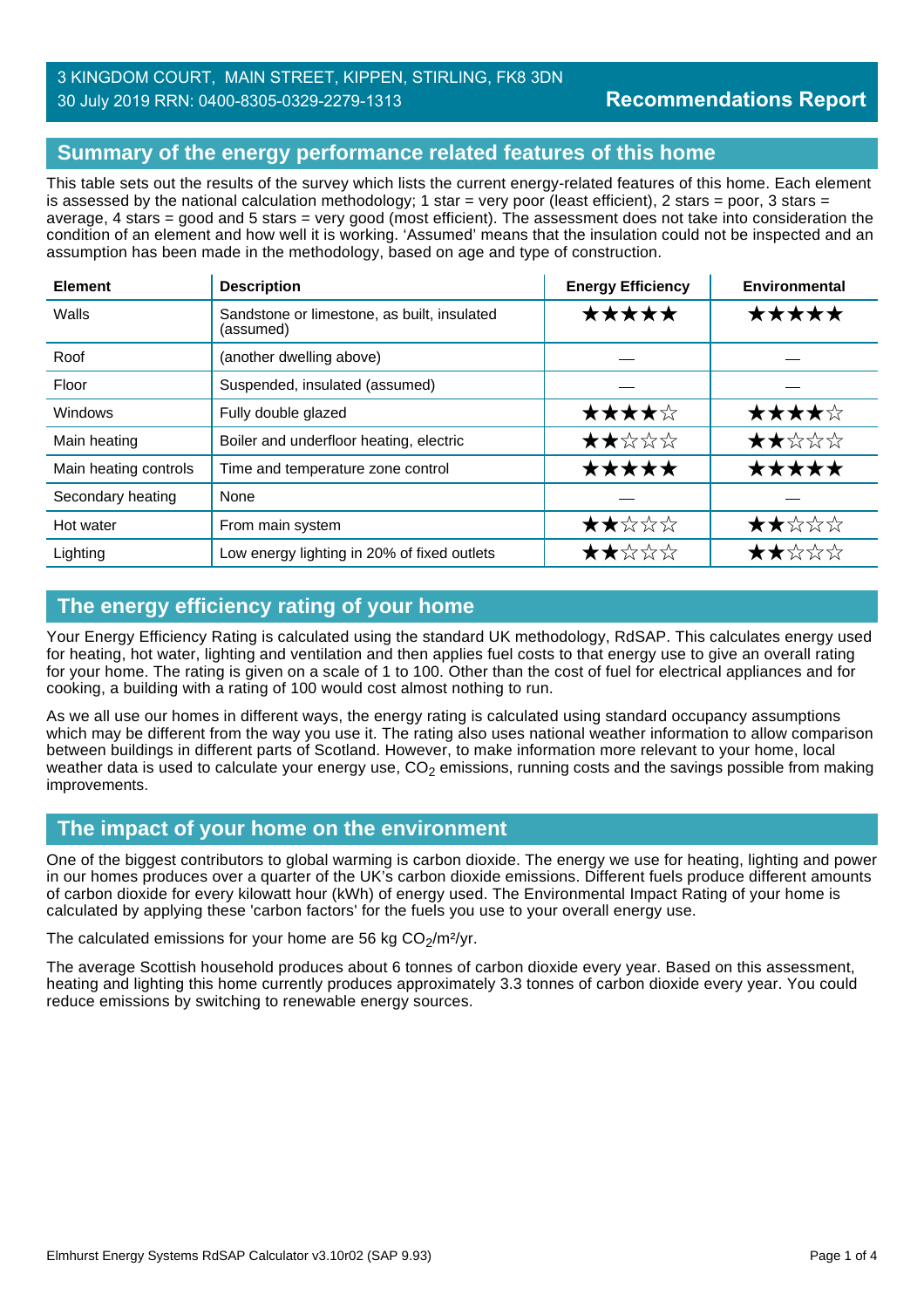| <b>Estimated energy costs for this home</b> |                             |                               |                                 |  |
|---------------------------------------------|-----------------------------|-------------------------------|---------------------------------|--|
|                                             | <b>Current energy costs</b> | <b>Potential energy costs</b> | <b>Potential future savings</b> |  |
| Heating                                     | £1,083 over 3 years         | £1,113 over 3 years           |                                 |  |
| <b>Hot water</b>                            | £852 over 3 years           | £852 over 3 years             | <b>You could</b>                |  |
| Lighting                                    | £261 over 3 years           | £144 over 3 years             | save £87                        |  |
|                                             | Totals $£2,196$             | £2,109                        | over 3 years                    |  |

These figures show how much the average household would spend in this property for heating, lighting and hot water. This excludes energy use for running appliances such as TVs, computers and cookers, and the benefits of any electricity generated by this home (for example, from photovoltaic panels). The potential savings in energy costs show the effect of undertaking all of the recommended measures listed below.

#### **Recommendations for improvement**

The measures below will improve the energy and environmental performance of this dwelling. The performance ratings after improvements listed below are cumulative; that is, they assume the improvements have been installed in the order that they appear in the table. Further information about the recommended measures and other simple actions to take today to save money is available from the Home Energy Scotland hotline which can be contacted on 0808 808 2282. Before carrying out work, make sure that the appropriate permissions are obtained, where necessary. This may include permission from a landlord (if you are a tenant) or the need to get a Building Warrant for certain types of work.

|  |                                           |                 | <b>Typical saving</b> | <b>Rating after improvement</b> |                    |
|--|-------------------------------------------|-----------------|-----------------------|---------------------------------|--------------------|
|  | <b>Recommended measures</b>               | Indicative cost | per year              | <b>Energy</b>                   | <b>Environment</b> |
|  | Low energy lighting for all fixed outlets | £40             | £28                   | C 74                            | $\mathsf{D}63'$    |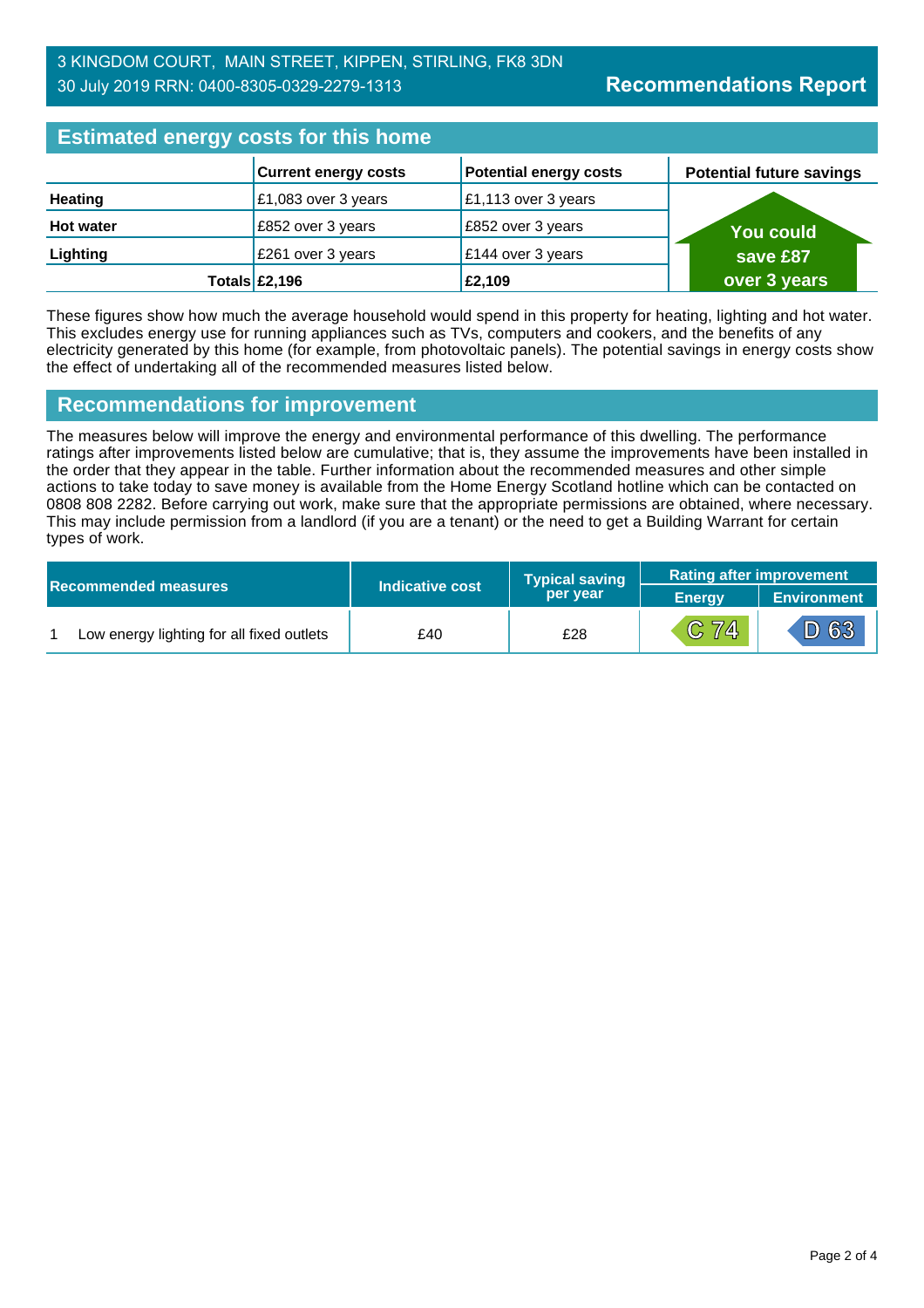#### 3 KINGDOM COURT, MAIN STREET, KIPPEN, STIRLING, FK8 3DN 30 July 2019 RRN: 0400-8305-0329-2279-1313

### **About the recommended measures to improve your home's performance rating**

This section offers additional information and advice on the recommended improvement measures for your home

#### **1 Low energy lighting**

Replacement of traditional light bulbs with energy saving bulbs will reduce lighting costs over the lifetime of the bulb, and they last many times longer than ordinary light bulbs. Low energy lamps and fittings are now commonplace and readily available. Information on energy efficiency lighting can be found from a wide range of organisations, including the Energy Saving Trust (http://www.energysavingtrust.org.uk/home-energyefficiency/lighting).

#### **Low and zero carbon energy sources**

Low and zero carbon (LZC) energy sources are sources of energy that release either very little or no carbon dioxide into the atmosphere when they are used. Installing these sources may help reduce energy bills as well as cutting carbon.

**LZC energy sources present:** There are none provided for this home

#### **Your home's heat demand**

You could receive Renewable Heat Incentive (RHI) payments and help reduce carbon emissions by replacing your existing heating system with one that generates renewable heat and, where appropriate, having your loft insulated and cavity walls filled. The estimated energy required for space and water heating will form the basis of the payments. For more information go to www.energysavingtrust.org.uk/scotland/rhi.

| <b>Heat demand</b>           | <b>Existing dwelling</b> | Impact of loft<br>insulation | Impact of cavity<br>wall insulation | Impact of solid wall<br>insulation |
|------------------------------|--------------------------|------------------------------|-------------------------------------|------------------------------------|
| Space heating (kWh per year) | 3.109                    | N/A                          | N/A                                 | N/A                                |
| Water heating (kWh per year) | 2.660                    |                              |                                     |                                    |